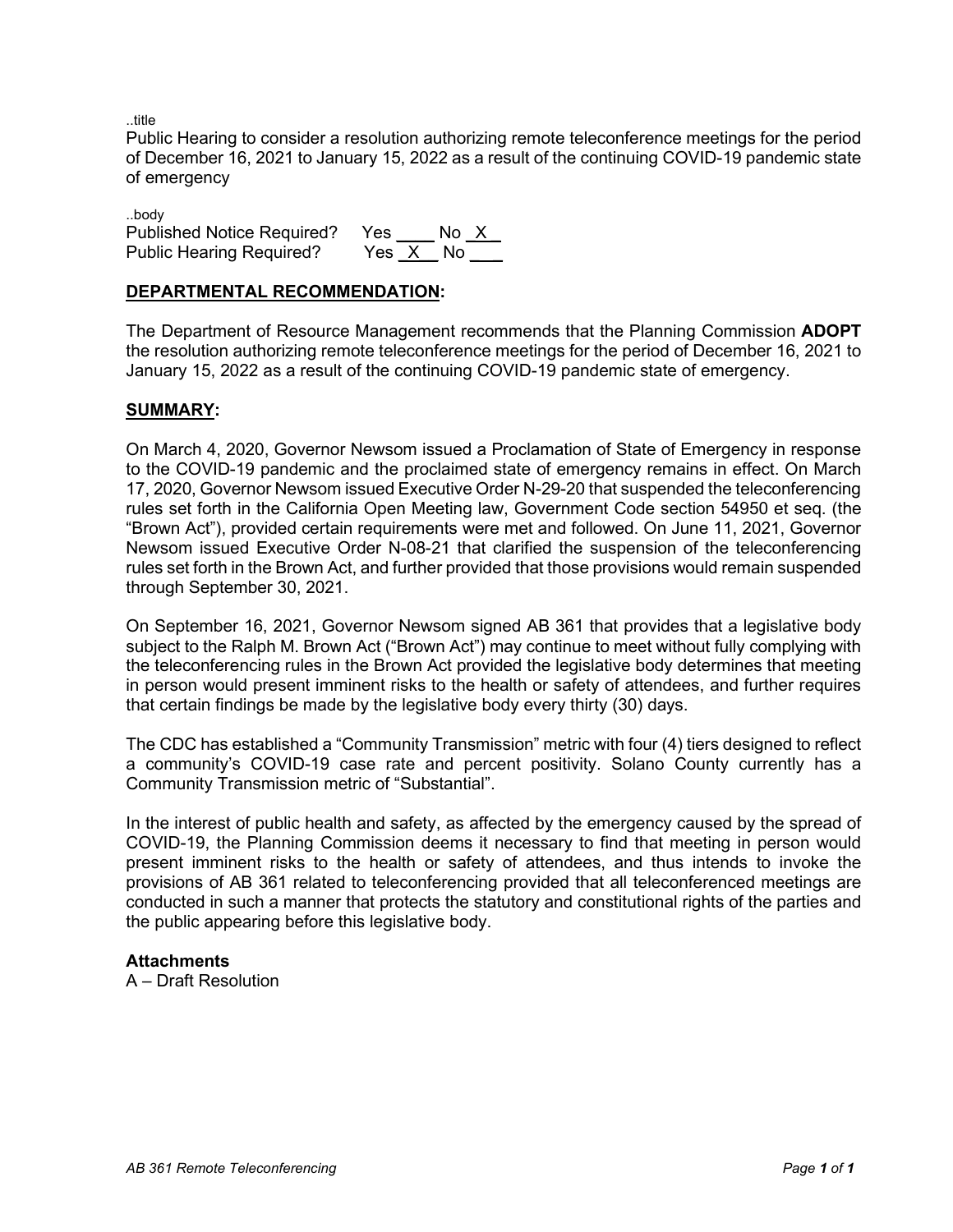# **SOLANO COUNTY PLANNING COMMISSION RESOLUTION NO. xxxx**

# **RESOLUTION AUTHORIZING REMOTE TELECONFERENCE MEETINGS FOR THE PERIOD OF DECEMBER 16, 2021 TO JANUARY 15, 2022 AS A RESULT OF THE CONTINUING COVID-19 PANDEMIC STATE OF EMERGENCY**

**WHEREAS**, on March 4, 2020, Governor Newsom issued a Proclamation of State of Emergency in response to the COVID-19 pandemic; and,

**WHEREAS**, the proclaimed state of emergency remains in effect; and,

**WHEREAS**, on March 17, 2020, Governor Newsom issued Executive Order N-29-20 that suspended the teleconferencing rules set forth in the California Open Meeting law, Government Code section 54950 et seq. (the "Brown Act"), provided certain requirements were met and followed; and,

**WHEREAS**, on June 11, 2021, Governor Newsom issued Executive Order N-08-21 that clarified the suspension of the teleconferencing rules set forth in the Brown Act, and further provided that those provisions would remain suspended through September 30, 2021; and,

**WHEREAS**, on September 16, 2021, Governor Newsom signed AB 361 that provides that a legislative body subject to the Ralph M. Brown Act ("Brown Act") may continue to meet without fully complying with the teleconferencing rules in the Brown Act provided the legislative body determines that meeting in person would present imminent risks to the health or safety of attendees, and further requires that certain findings be made by the legislative body every thirty (30) days; and,

**WHEREAS**, California Department of Public Health ("CDPH") and the federal Centers for Disease Control and Prevention ("CDC") caution that the Delta variant of COVID-19, currently the dominant strain of COVID-19 in the country, is more transmissible than prior variants of the virus, may cause more severe illness, and that even fully vaccinated individuals can spread the virus to others resulting in rapid and alarming rates of COVID-19 cases and hospitalizations [\(https://www.cdc.gov/coronavirus/2019-ncov/variants/delta-variant.html\)](https://www.cdc.gov/coronavirus/2019-ncov/variants/delta-variant.html); and,

**WHEREAS**, the CDC has established a "Community Transmission" metric with 4 tiers designed to reflect a community's COVID-19 case rate and percent positivity; and,

**WHEREAS**, Solano County currently has a Community Transmission metric of "Substantial"; and,

**WHEREAS**, in the interest of public health and safety, as affected by the emergency caused by the spread of COVID-19, this Commission deems it necessary to find that meeting in person would present imminent risks to the health or safety of attendees, and thus intends to invoke the provisions of AB 361 related to teleconferencing provided that all teleconferenced meetings are conducted in such a manner that protects the statutory and constitutional rights of the parties and the public appearing before this legislative body.

**NOW, THEREFORE, BE IT RESOLVED**, by the Commissioners of the Solano County Planning Commission as follows:

1. The recitals set forth above are true and correct.